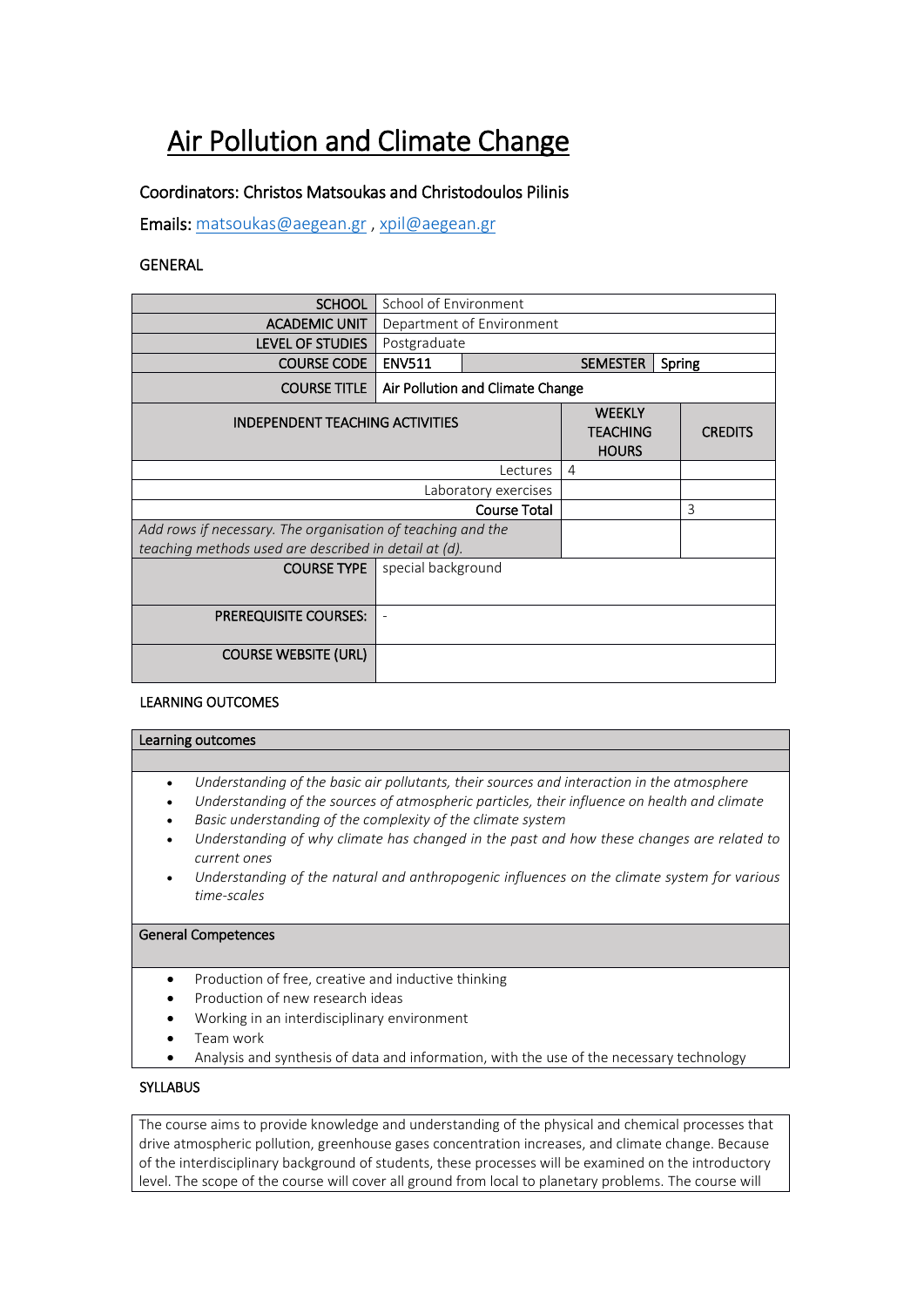span 8 weeks. During the first half we will focus on local and regional air quality, while during the second on climate change, its physico-chemical mechanisms, timescales and impact based on various scenarios.

By the end of the  $2^{nd}$  week, the class will be divided in teams of 4 students (or as close as possible). Each 4-student team will select a controversial subject of their choice, after approval by the instructors. For each team, two students will select a pro and the other two a con position. By the end of the 7<sup>th</sup> week, 4-student teams will submit a  $\sim$  5000-word essay, presenting their supporting pro and con arguments (40% of the grade). The arguments for the pro and con positions will also be presented to class by each 2-student smaller team at the end of the 8<sup>th</sup> week (20% of the grade). Moreover, at the start of the  $8<sup>th</sup>$  week, the students will take a written examination (40% of the grade), based on multiple choice questions.

The following subjects will be covered in the lectures:

1. Properties and History of the Atmosphere

2. Air Pollutants and Greenhouse Gases-Sources and chemical reactions

3. Atmospheric particles -Size distributions, chemical and optical properties of atmospheric aerosols

- 4. Meteorology and Air pollution interactions. Inversion, winds, fronts, stability
- 5. Atmospheric dispersion in the atmosphere Gauss equations

6. Exercises on atmospheric dispersion and Air pollution control

7. In situ and remote sensing climate observations. Reconstructions of paleoclimate and Milankovic theory.

8. Planetary radiation energy balance. Greenhouse effect and warming potentials. Aerosols and climate.

9. General circulation of the atmosphere and the ocean conveyor belt. Feedbacks

10. Carbon cycle and planetary budget. Temporal scales of processes.

11. Global climate model projections. Emission scenarios and climate change impacts

### TEACHING and LEARNING METHODS - EVALUATION

| <b>DELIVERY</b>                  | Face-to Face                                            |                   |  |  |
|----------------------------------|---------------------------------------------------------|-------------------|--|--|
|                                  |                                                         |                   |  |  |
| USE OF INFORMATION AND           | The distribution of course material uses the electronic |                   |  |  |
| <b>COMMUNICATIONS TECHNOLOGY</b> | platform moodle (aegeanmoodle.aegean.gr).               |                   |  |  |
|                                  |                                                         |                   |  |  |
| <b>TEACHING METHODS</b>          | Activity                                                | Semester workload |  |  |
|                                  | Lectures                                                | 20                |  |  |
|                                  | analysis<br>of<br>Study<br>and                          | 25                |  |  |
|                                  | bibliography                                            |                   |  |  |
|                                  | Essay preparation                                       | 20                |  |  |
|                                  | Presentation preparation                                | 10                |  |  |
|                                  |                                                         |                   |  |  |
|                                  |                                                         |                   |  |  |
|                                  | Course total                                            | 75                |  |  |
| STUDENT PERFORMANCE EVALUATION   |                                                         |                   |  |  |
|                                  | Final examination: 40% (individual)                     |                   |  |  |
|                                  | Written essay: 40% (teamwork, common for four persons)  |                   |  |  |
|                                  | Presentation: 20% (individual)                          |                   |  |  |

### ATTACHED BIBLIOGRAPHY

- *John H. Seinfeld and Spyros N. Pandis (2016), Atmospheric Chemistry and Physics: From Air Pollution to Climate Change, 3rd Edition,, ISBN: 978-1-118-94740-1, Wiley, New Jersey*
- *C. David Cooper and F. C. Alley (2011), Air Pollution Control: A Design Approach 4th Edition, by, ISBN-13: 978-1577666783, Waveland Press Inc. Long Grove IL*
- *Dessler A. E., (2015), Introduction to modern climate change, 2 nd edition, Cambridge University Press*